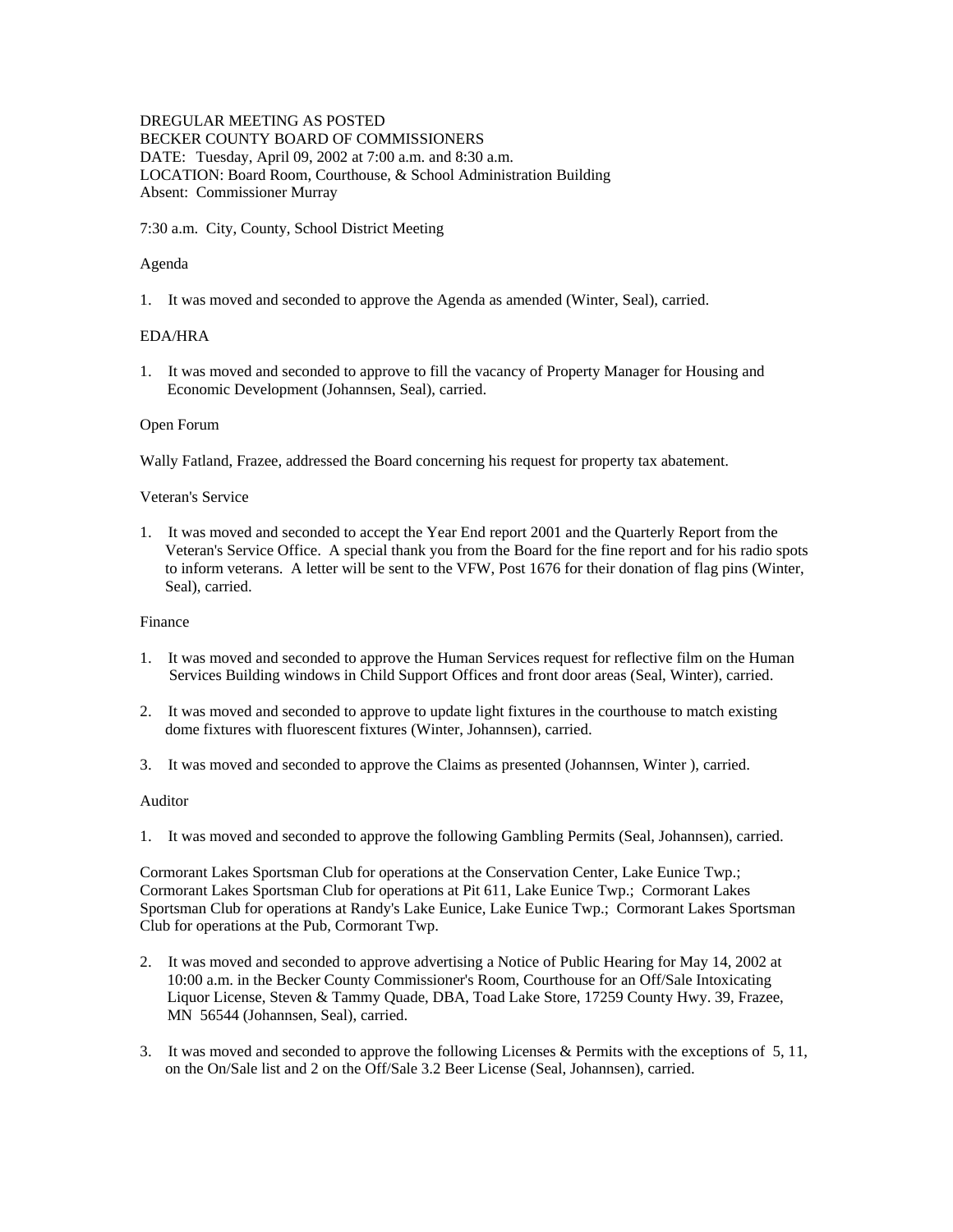On/Sale Intoxicating Liquor License Renewals, includes Sunday sales, effective date 5/1/02 thru 4/30/03: Richard M. Lynch, Hotel Shoreham, Inc., Hotel Shoreham, Lake View Twp.; Gerald L, Hanson, Charlie's Bar & Supper Club, Height of Land Twp.; Randal W. Johnson, Delheln, Inc., The Pub, Cormorant Twp.; Patricia J. Maloney, the Cormorant Pub, Inc., The Pub, Cormorant Twp.; Wayne M. Crawford, Sunlite Bar & Grill, Detroit Twp.; Jeffrey A. Krueger, Pres., Horseshoe, Inc., Soo Pass Restaurant & Saloon, Lake View Twp.; Joey W. Kaiser, The Landing, LLC, Lake Eunice Twp.; Daniel Tigges, Pres., D & E Tigges, Inc., Detroit Country Club Dining, Lake View Twp.; Joy M. McNamara, County 17 Club, Lake View Twp.; Lori D. Thompson, KELO, Inc., Tri-Lake Roadhouse, Cormorant Twp.; Wayne N. Jacobson, Pit 611, Inc., Lake Eunice Two.; Mulligan, LLC/Forest Hills Golf & R.V. Resort, Denise Johnson, Mgr. & Bruce Hoyt, Owner, Audubon Twp.; Steven & Tammy Quade, Toad Lake Store, Toad Lake Twp. Off/Sale 3.2 Beer License effective 5/01/02 thru 4/30/03: Joey W. Kaiser, The Landing, LLC, Lake Eunice Township Combination On/Off Sale Intoxicating Liquor License Renewals, includes Sunday Sales, effective Dates 5/01/02 thru 4/30/03: Richard D. Curley, Curley's on Cotton Lake, Inc., Curley's on Cotton Lakes, Erie Township; Lance P. Highman, Northern Inn, Toad Lake Twp. Off/Sale Intoxicating Liquor License Renewals, effective dates 5/01/02 thru 4/30/03: Gary D. Hesteness (Otis, Inc.), Cormorant Bottle Shop, LLC, Cormorant Twp.; Marvin E. Erdmann, Owner, and Kim R. Bergley, Manager, The Flyway LLC, The Boondocks, Height of Land Twp. Wine, On/Sale only, and Strong Beer License Renewals, effective Dates 5/01/02 thru 4/30/03: Fred W. Brower, Cedar Crest Resort, Maple Grove Twp.; Edmund I. Theisen, Wakanda Resort, Shell Lake Twp. Temporary 4-Day On/Sale Liquor License Renewal: Detroit Lakes Lions Club, Bruce Nelson, Pres. For We-Fest Backstage at See Pass Ranch on August 1, 2, 3 and 4, 2002, Lake View Twp.; Ernest H. Swanson, Swanies Resort, Cormorant Twp.; Richard D. Opp, Meadow Lake Campground, Lake View Twp.; Daniel H Kaldahl, Wildflower golf Course, Lake Eunice Twp. On/Off Sale 3.2 Beer License Renewals, effective dates 5/01/02 thru 4/30/03: Roy Z. Chounard, Snellman Store, Wolf Lake Twp.; Fred W. Brower, Cedar Crest Resort, Maple Grove Twp.; Robert W. Miller, Frazee Golf Inc., Burlington Twp.; Kathleen S. Chase, Shell Lake Resort & Campground, Shell Lake Twp.; Richard LeSage, Ice Cracking LLC, Round Lake Twp.; Wayne M. Crawford, Sunlite Bar & Grill, Detroit Twp.; David L. Buelow, Jolly Fisherman Resort, Round Lake Twp.; Jeffrey A. Krueger, Horseshoe, Inc., Soo Pass Restaurant & Saloon, Lake View Twp.; Edmund I. Theisen, Wakanda Resort, Shell Lake Twp.; Allen J, Chirpich, The Hideaway Resort, Shell Lake Twp.; John S. Lokken, De Roxe Club, Lake Eunice Twp.; Ernest H. Swanson, Swanies Resort, Cormorant Twp.; Christine M. Longfors, Longfors Mgmt Inc, Osage Bait & Tackle, Osage Twp.; Michael T. Stone, Four Corners, Erie Twp.; Timothy J. Eischens, Two Inlets Country Store, Two Inlets Twp.; Roger L. Nelson, Elbow Lake Store & Bar, Round Lake Twp.; Michael D. Schumann, Rainbow Resort, Inc., Eagle View Twp.; Randy A. Blanford, Tamarac Resort & Campground, Sugar Bush Twp.; Donna M. Sindt, Pike Lake Resort & Campground, Round Lake Twp.; Daniel H. Kaldahl, Wildflower Golf Course, Lake Eunice Twp.; Michael R. Levin, Green Valley Golf Course, Cormorant Twp.; Kris K. Smith, Ironman Golf Course, Detroit Twp. Off/Sale 3.2 Beer License Renewals, effective dates 5/01/02 thru 4/30/03: Marvin E. Erdmann, Owner and Kim R. Bergley, Mgr., The Flyway LLC, The Boondocks, Height of Land Twp.; Richard M. Lynch, Hotel Shoreham, Inc., Lake View Twp.; Gerald L. Hanson, Charlie's Bar & Supper Club, Height of Land Twp.; Randal W. Johnson, Randy's Lake Eunice, Lake Eunice Twp.; Wayne N. Jacobson, Pit 611, Inc., Lake Eunice Twp.; Richard B. Sherbrooke, Lake Center Store of Becker County, LLC, Lake Center Store, Lake Eunice Twp.; Lori D. Thompson, Kelo, Inc., Tri-Lakes Roadhouse, Cormorant Twp.; Shirley A. Kalberer, county 6 Amoco & Bait, Lake View Twp.; Richard B. Sherbrooke, Cormorant Store, Inc., Cormorant Twp.; Lance P. Highman, Northern Inn, Toad Lake Twp.; David L. Coalwell, Coalwell, Inc., Highway 59 Store, Detroit Twp. On/Sale 3.2 Beer License Renewals, effective dates 5/01/02 thru 4/30/03: Jack E. Wagenman, Cormorant Lakes Sportsman's Club, Lake Eunice Twp.

4. It was moved and seconded to approve the following Seasonal Tobacco Licenses, effective dates 5/01/02 thru 10/31/02 (Johannsen, Seal), carried.

Jeffrey A. Krueger, Pres., Horseshoe, Inc., See Pass Restaurant & Saloon, Lake View Twp.; Ernest H. Swanson, Swanies Resort, Cormorant Twp.; Richard D. Opp, Meadow Lake Campground, Lake View Twp.; Daniel H. Kaldahl, Wildflower Golf Course, Lake Eunice Twp.; Michael R. Levin, Green Valley Golf Course, Cormorant Twp.

<sup>5.</sup> It was moved and seconded to table an Off/Sale 3.2 Beer License request and an On/Sale Intoxicating